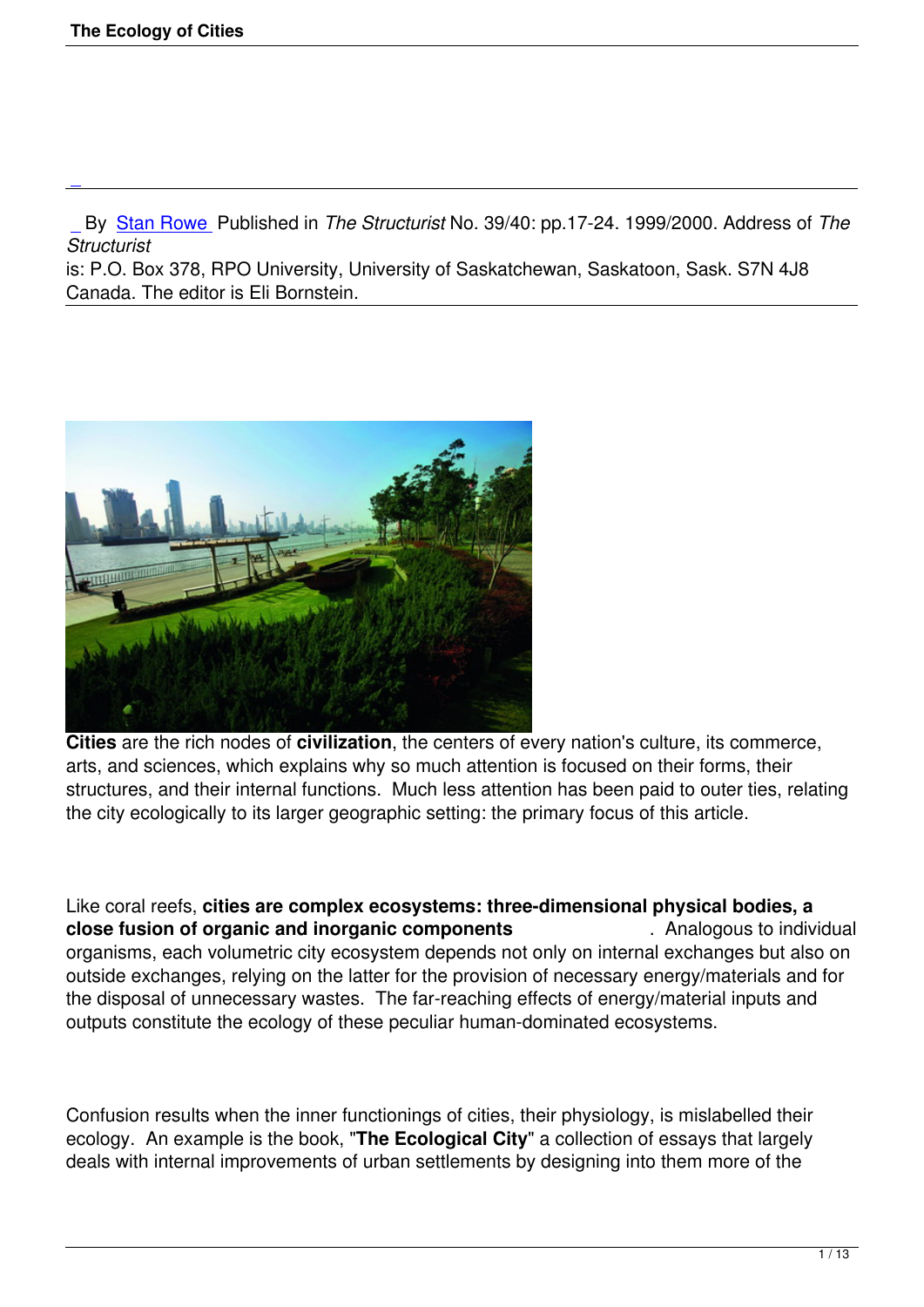undomesticated world.1 True, an inner ecology does exist in every urban setting, but it is not the ecology of the city; it is the ecology of people, the connections between inhabitants and the city ecosystem that envelops them.

At the ecology-of-cities level, within Earth's regions, problems are much less tractable than at the ecology-of-people level, within cities. Uncritically mixing the two dissimilar levels fosters an unwarranted optimism about solving city problems. Babylon and Tikal are reminders that city planning and city beautification are no hedge against the dangers of peripheral influences, especially those rendered virulent by neglect.

# **Civilization = Cities**

Cities sprouted from the seeds of agriculture. The tending of crops imposed a sedentary lifestyle, a staying in place to protect the growing food plants and to reap the harvest. The greatest change in human culture after the taming of fire around 200,000 BCE began a mere ten millennia ago when nomadic foragers, enlightened in the art of gardening by women, settled down and turned inventive. Using such technologies as hoes, wheels, and irrigation in fertile valleys they were soon producing surpluses of storable and transportable food. Invigorated by trade and by centralized religious ceremonies, agriculture-based hamlets grew into towns and then into cities. Civilization flourished. Strongmen, priests and kings, took charge. The rest, as they say, is history--of a certain biased kind.

The story of civilization is the story of cities, as shown by the etymology of the two related words. To civilize means to citify, to step out of a primitive or savage condition into a higher existence. To live in the city is to come up in the world, to be cultured and mannerly rather than rude and barbaric, presumably a step closer to Heaven: the "City of God" according to the psalmist (Psalm 46:4).

History slights unlettered rubes and heathens out in the heather. They write no stories and their oral narratives are ephemeral. Histories are the records of civil citizens living in cities, the latter term derived from the Indo-European base "kei" meaning "to camp." Home is the city. "Every Golden Age is an Urban Age," wrote Sir Peter Hall.(2)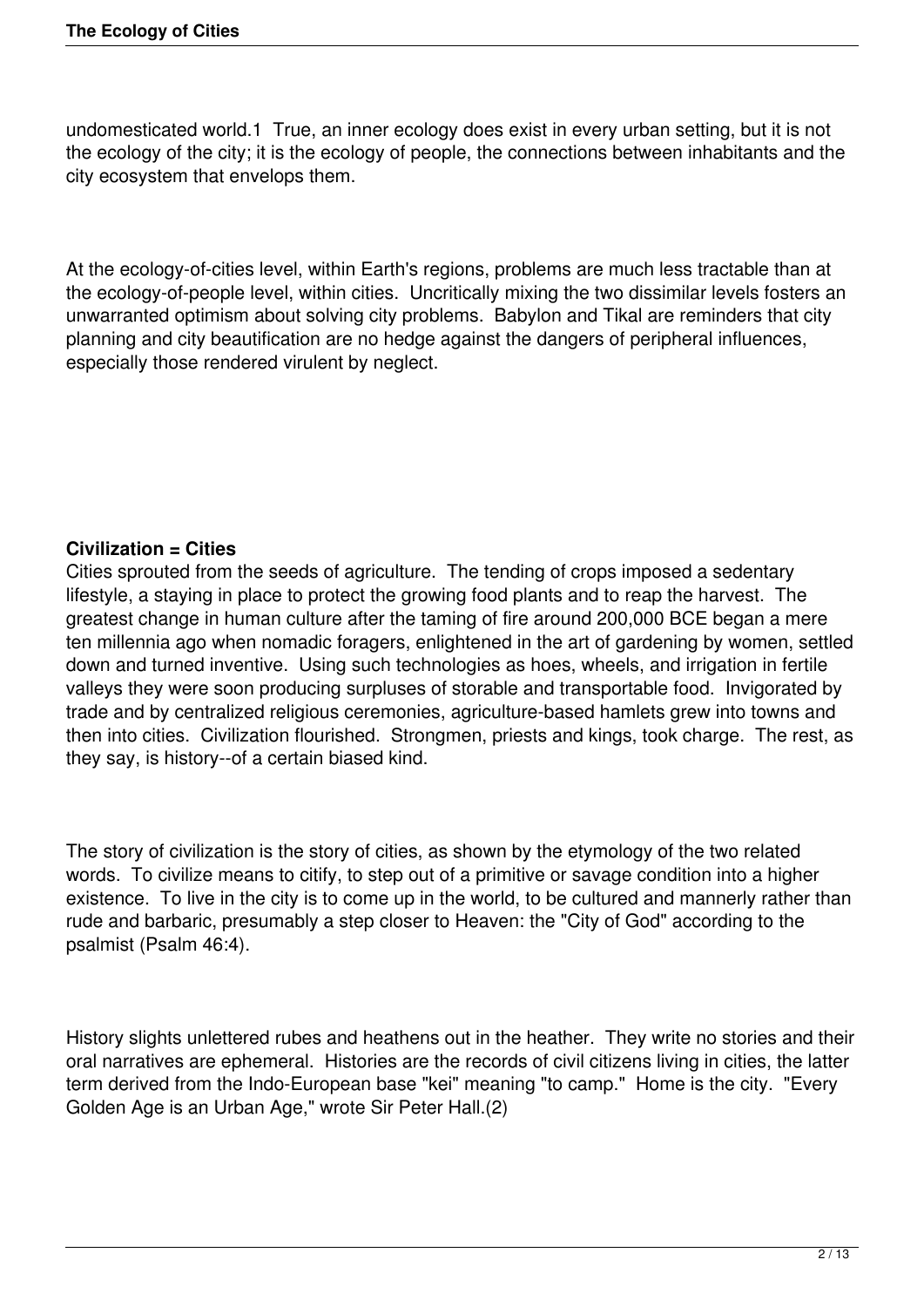City historians recount the wavelike rise and fall of city civilizations. Between the crests, in the fallen state, reports on the conditions of life are few and uniformly bad. With the glitter of cities gone, Hobbesian times are assumed to prevail; life is nasty, brutish, violent, and short. No news is bad news until, favored by ameliorating climate, new technology, discovery of unexploited lands, or expropriations through warfare, another round of civilization begins. Revivified through favorable ecological connections, new cities appear and scribes resume the chronicle of important human enterprises.

### **Cities Non-Self-Sustainable**

Scrutiny of the rise and fall of civilizations from an ecological perspective reverses the picture. The up-city/down-city phases of civilization's cycle come into focus as "the unsustainable city phase" and "the sustainable non-city phase." The "rise" of civilization, when cities grow, is a transient stage of exploitive living. The "fall" of civilization, when cities collapse, marks return to sustainable living on the land.

In the past, cities fell apart when they had exhausted their hinterlands or invaders had done so. Then the population, much reduced in numbers, reverted to foraging and simple subsistence agriculture: the only dependable, time-tested way of living that always works.(3) During the so-called "Dark Ages" the treasures of western culture survived in monasteries: forms of rural, horticultural, communal, subsistence living that are models of sustainability and, except for their sexual aberrance, patterns of high culture.

Today cities thrive world-wide, borne to new heights on gushers of oil that make them potential hostages of a few feudal families in the Middle East. Hegemonous Western civilization is on a roll, setting the trend of rural depopulation and urbanization for all the world to follow. Fifty percent of Earth's six billion people now live in cities and the numbers keep rising. Apart from tangles of vehicles that poison the air, and wretched living conditions for the poor, no insurmountable problems have so far appeared. Cheap transportation based on cheap hydrocarbons has enlarged the hinterlands of cities to include the entire planetary surface. Global trade is ascendant and all necessities, plus a plethora of manufactured instruments of comfort and delight, can be drawn from any part of the globe.

Cities continue to expand and to increase in number while non-human nature degenerates and shrinks. An unhealthy world seems to be the price of a "healthy" (ever-growing) economy whose focal points, according to Jacobs, are vigorous cities rather than the nations that comprise them.(4) All developing economic life depends on city economies because, wherever economic life is growing, the process creates cities. Her nightmare, she has said, is city stagnation globally: no vigorous mature cities, no young cities arising. In such a sad scenario,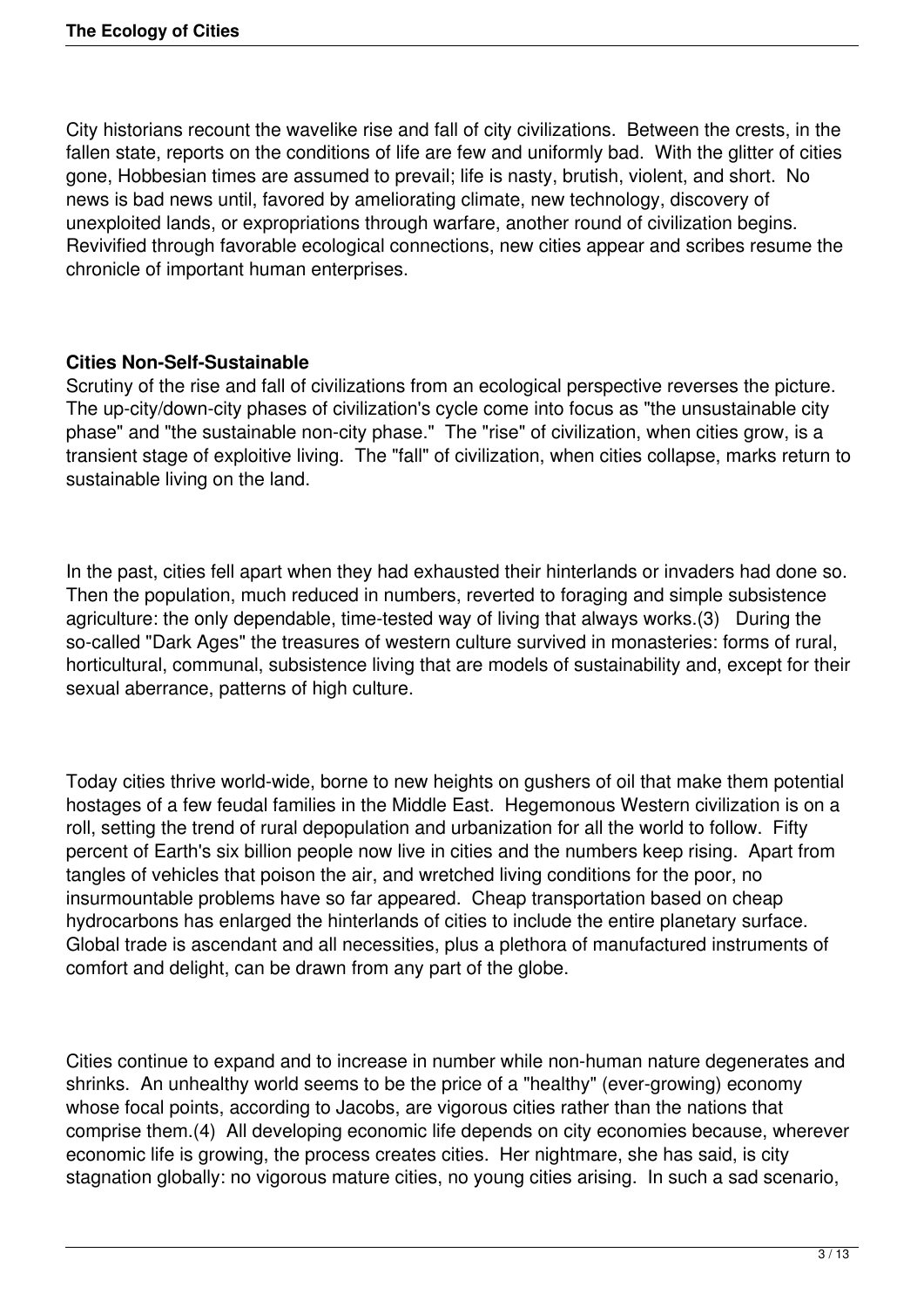all is lost; humanity is on the dreary road to Universal Ethiopia. Take your pick: either volatile, growing, trading cities, or the back-breaking, backwoods poverty of the primitive foraging society.

There must be other choices. Forty years after "Silent Spring" and the dawning of the Age of Ecology, all glowing commendations of cities as engines of economic growth seem slightly perverse. The thesis that cities are the source of wealth is correct only in the sense that today's human wealth is nature's wealth made over by urban know-how. But a world of growing cities, each building up its industrial plant to reduce dependency on imports so as to become itself a competitive exporter, is a recipe for global disaster. Only the naive can be optimistic and confident that city wealth and city technology will solve the environmental problems they create out of sight beyond their borders.

Historically, the supple Neolithic stage between the two male worlds of Hunter and Urban Broker was a viable way of living. Today's city fathers (city mothers being notably absent) would do well to explore modern variations of the old sustainable nurturing option again.

# **Global Influence of Cities**

Six hundred years ago, cities were islands in a patchwork of farms and wilderness. Today they dominate the world and their influence is felt everywhere. Thanks to them the lower atmosphere is a smog soup, soils and food are chemicalized, and millions drink bottled water daily. The human species, adaptable and compliant, accepts all this as unexceptional, as the way of the world. If asked to comment on cities and the lifestyles they entrain, most would undoubtedly simply say: "That's Progress." Big cities are the norm today and their central status is unquestioned.

Jerry Mander castigated the media for not ferreting out the relationships, the critical connections, between Earth's environmental problems, current economic theories, and the ways people choose to live.(5) Superficially unrelated happenings--such as clogged highways and climatic change, deforestation and loss of biodiversity, marine technology and collapse of cod and salmon stocks--spring from the same common root: faulty ideas about material progress and about the possibility of ever-higher standards of living for a burgeoning world population. Reigning theories assume the excellence of economic growth and foster its tools of science and technology. They encourage the accelerating use of irreplaceable fossil fuels and Earth's other natural assets. They promote greater global trade and transport, cheering on the adoption of lifestyles that are commodity-intensive. City leadership, exemplified by city growth, is an integral part of this transient splurge.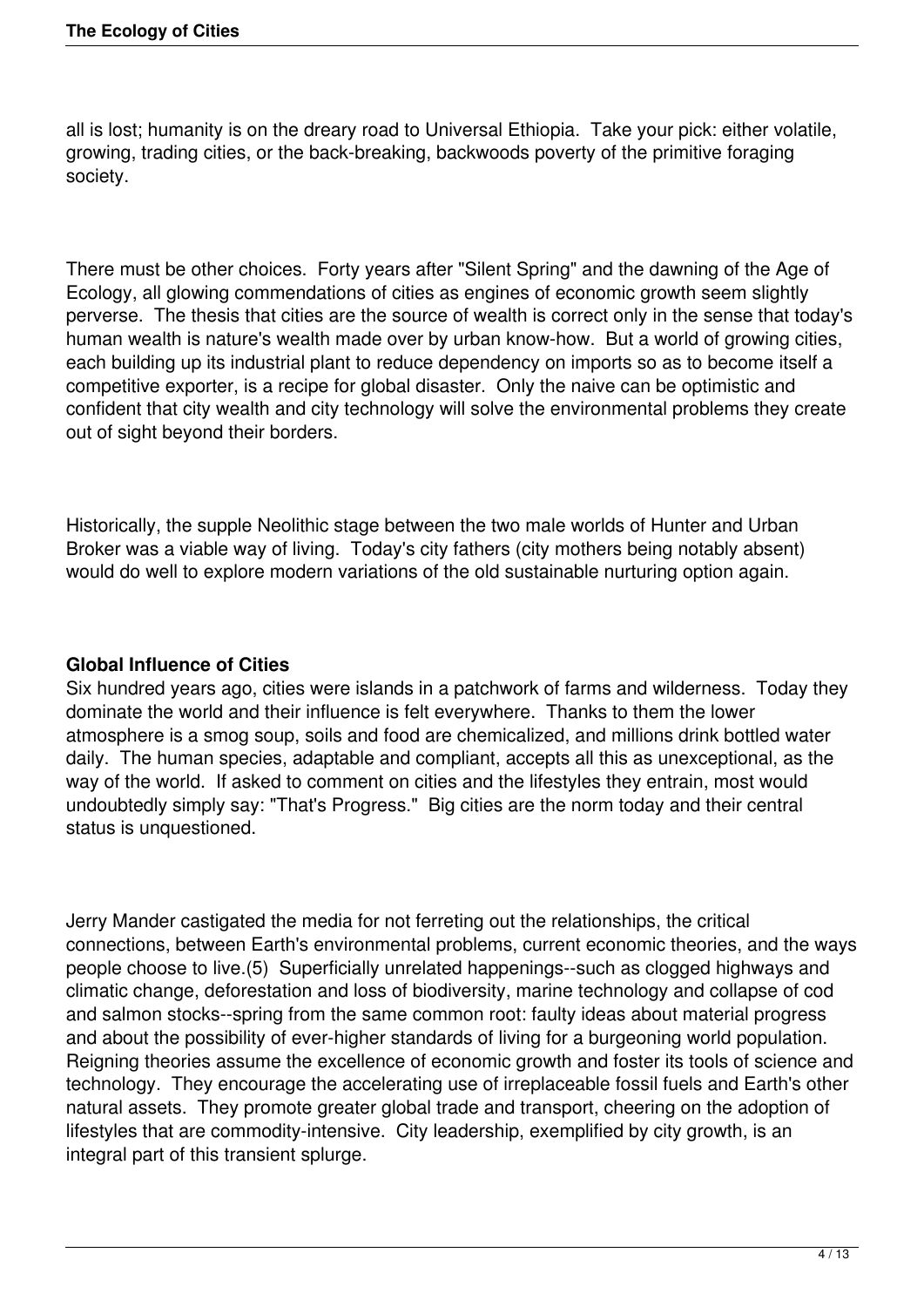The decisions, the planning, the lifestyles in cities determine what happens to the nation and to Earth. Therefore, the chief "city problem" is ecological, concerning the impacts of cities on the world outside them. Yet these ecological relationships get secondary attention in urban studies. Most of the latter are physiological, focused on inner functioning, on problems of living within the boundaries. Such analyses are the source of articles on "the Eco-City," "the Livable City," "the Green City." They search for ways to make life bearable in the midst of noise, crowds, flashing lights, traffic, smog, asphalt, stone and glass. The focus on cosmetic rearrangements within cities avoids confronting the mayhem that cities inflict on the regions around them and, by summation, on the Earth.

What needs examination is not urban renewal, affordable housing, architectural creativity, green park spaces, car-free malls, bicycle paths, safe lighting, or even the larger social injustice issues that work against these narrow though commendable objectives. The big question concerns the implications of increasing urbanization for the future of the countryside, for global soils and air, for natural areas and wilderness preserves, for lakes and free-running rivers, for forested landscapes patch-skinned at an accelerating rate, for the 30 million other species of organisms to which we are companions. In short, what is the relationship of cities to their hinterlands and, in times of dirt-cheap fossil fuel that allows irresponsible global trade, to the whole Earth?

# **Cities and their Hinterlands**

**Lewis Mumford** was one of the first to ask ecological questions about cities and their sustainability. His 1965 article, "<br> **The Natural History of Urbanizatio The Natural History of Urbanization," is** precisely on the ecology of urbanization.(6) He noted the dependencies of cities on their hinterlands, and the steady extension of their influences aided by the growing power of transportation technology. He pointed out that the city story, from Nineveh to New York, is one of increasingly substituting the artificial for the natural. Technology rearranges environments so that nature is never experienced directly. In losing connections with Earth within the city, inhabitants also lose track of Earth-relationships without. An illusion of complete independence from nature is fostered, and the phrase "urban sustainability" is no longer recognized as oxymoronic. Mumford expressed pessimism about modern large cities because of their dependence on plunder of the non-urban hinterland.

### The same dark thread runs through his "*City in History: Its Origins, its Transformations, and its Prospects* ," published five years later when cities of the world were under threat of nuclear annihilation.(7) But although Mumford's reading of history repeatedly revealed Metropolis ending in Necropolis, the City of the Dead, he was optimistic that it need not be so. His book is one long sermon exhorting humanity to be better and to do better, not by renouncing the city as a structural/functional error but by converting it,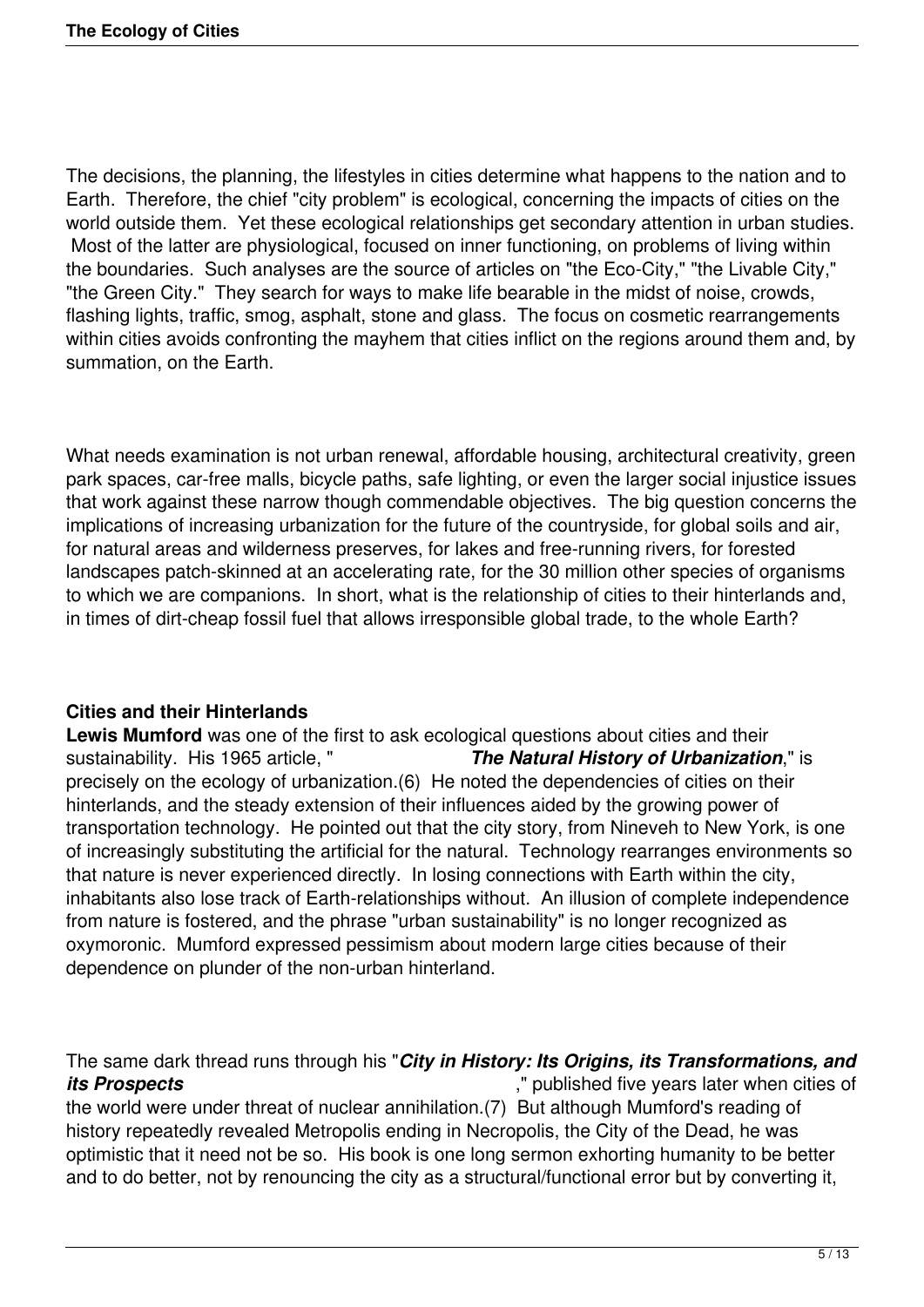somehow, into what it is not: an environment for fostering community and advancement to a higher-than-economic life, an environment for "man devoting himself to the development of his own deepest humanity," a true vehicle of human progress. This recurring theme expresses his frustrated longing for the city as container-museum of mankind's superlative achievements.

The stage for the city was set, according to Mumford, by the first progressive step from man-the-hunter and his clan to the village-based matrifocal agricultural society. The change from wandering forager to sedentary farmer marked "a sexual revolution, a change that gave prominence not to the hunting male but to the more passive female; home and mother are written over every phase of neolithic agriculture." The next quick step upward was from female village to dominance by the male city.

Mumford's thoughts on the city are ambivalent. He is convinced it is the highest and best structure within which men, drawn by "social and religious impulses," come together "for a more valuable and meaningful kind of life." At the same time he identifies the city as a center of power, aggression, and aggrandizement, contemptuous of organic processes, contributing to violence and war, eventually inviting its own destruction. Post-city, the people return to rural living-on-the-land in small communities. Then, in the repeating cycle, Mother-Village nurtures another crop of competitive City-Sons.

Each fresh Metropolis is reconstituted both physically and ethically by drawing on "the positive forces of cooperation and sentimental communion kept alive in the Village." New life, fresh and unsophisticated, "full of crude muscular strength, sexual vitality, procreative zeal, and animal faith" is recruited from rural regions to build new cities or rebuild the old. In Jeffersonian tones Mumford warned that the ancient factor of safety for cities will vanish with the disappearance of the rural source of strength. He accepted the latter as essential for provisioning the city, but not as itself an acceptable environment. To him the rural source is passively female, described as an "unfertilized ovum" needing male insemination to become the urban "developing embryo."

Mumford's writing is riddled with patriarchal assumptions. His protests to the contrary, the feeling is conveyed that the aggressive pursuit of wealth and status in canyons of steel is far more valuable than the softer callings of gardening and domestic muddle in the Village. From a feminist perspective (if that privilege is allowed me) city culture is a slide back to man-the-hunter, rather than a step up from the matrifocal agricultural society. Significantly, girls like horses while boys prefer motorcycles. Mumford is one of the boys, riding the city-machine.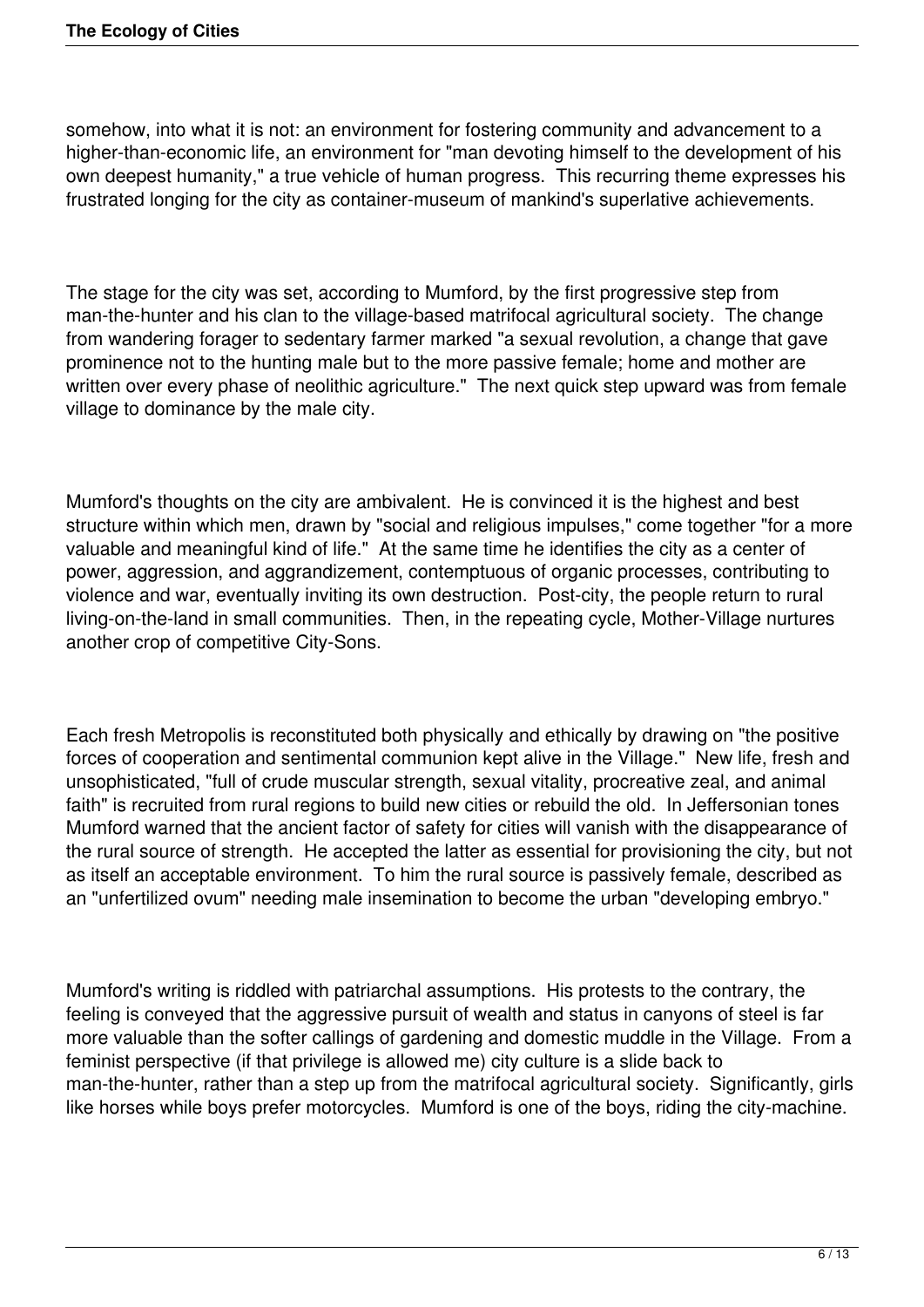### **Cities and the Good Life**

What is the city? Originally, and still in Mumford's words, "an instrument for regimenting men, for mastering nature, and for directing the community to the service of the gods," which today are commerce, economic growth, and global free trade. City gods, projections of male fantasies, have always been hegemonous, wrathful, jealous of other gods, and especially resentful of goddesses. Men make themselves in the images of their gods, and they suffer for it.

Sennett was convinced that suffering is the essential city experience.(8) He viewed cities as both techniques of power and places of redemption through pain: convents for married people. Commanded to live together as exiles from Eden, people share unhappiness and distress in the city. There the sad experiences of the body, reflected in ugly urban architecture, hone human sensitivity. The worse things get in cities, the more hope for fashioning a caring society. Looking at the shambles of Greenich Village, once a model of community, Sennett is close to despair. His "Oh Grave, where is thy Victory?" theme, a courageous attempt to find shadows of hope in depresssing urban realities, is far distant from the optimism of city-eulogists who, unlike Sennett, have not faced up to night gunfire, crack houses, and HIV.

When celebrants sing praises of cities as places that magnify and enrich human potentiality, that encourage the fullest expression of human capacities and potentialities, that develop the depths of humanity, that store and pass on progressive human culture, one hears an echo of platitudinous, self-congratulatory convocation addresses in praise of the University, itself a city institution. Having convinced themselves of the glories of life in cities compared to the idiocy of rural life, the urbane are blind to the competitive, individualistic dominance theme that works against community. They prefer the hard-boiled eggs of the city to the "unfertilized ova" of the Village, and foresee no future other than an urban future.

To the urban intelligentsia, the flaws of the city are surface blemishes that can be patched or glossed over. Assured that the city is the best machine for living, they trust that this time around it will never stop, that Necropolis is forever banished. Sir Peter Hall, the latest city exalter, expresses unbounded confidence:

"No one kind of city, nor any one size of city, has a monopoly on creativity or the good life; but ... the biggest and most cosmopolitan cities, for all their evident disadvantages and obvious problems, have throughout history been the places that ignited the sacred flame of the human intelligence and the human imagination. Spengler was wrong, for after the sunset comes the dawn; unlike Spengler (and unlike Mumford) this is no tale of decline or disintegration. At the end of the 20th century--80 years after Spengler foretold the decline of the West, 60 years after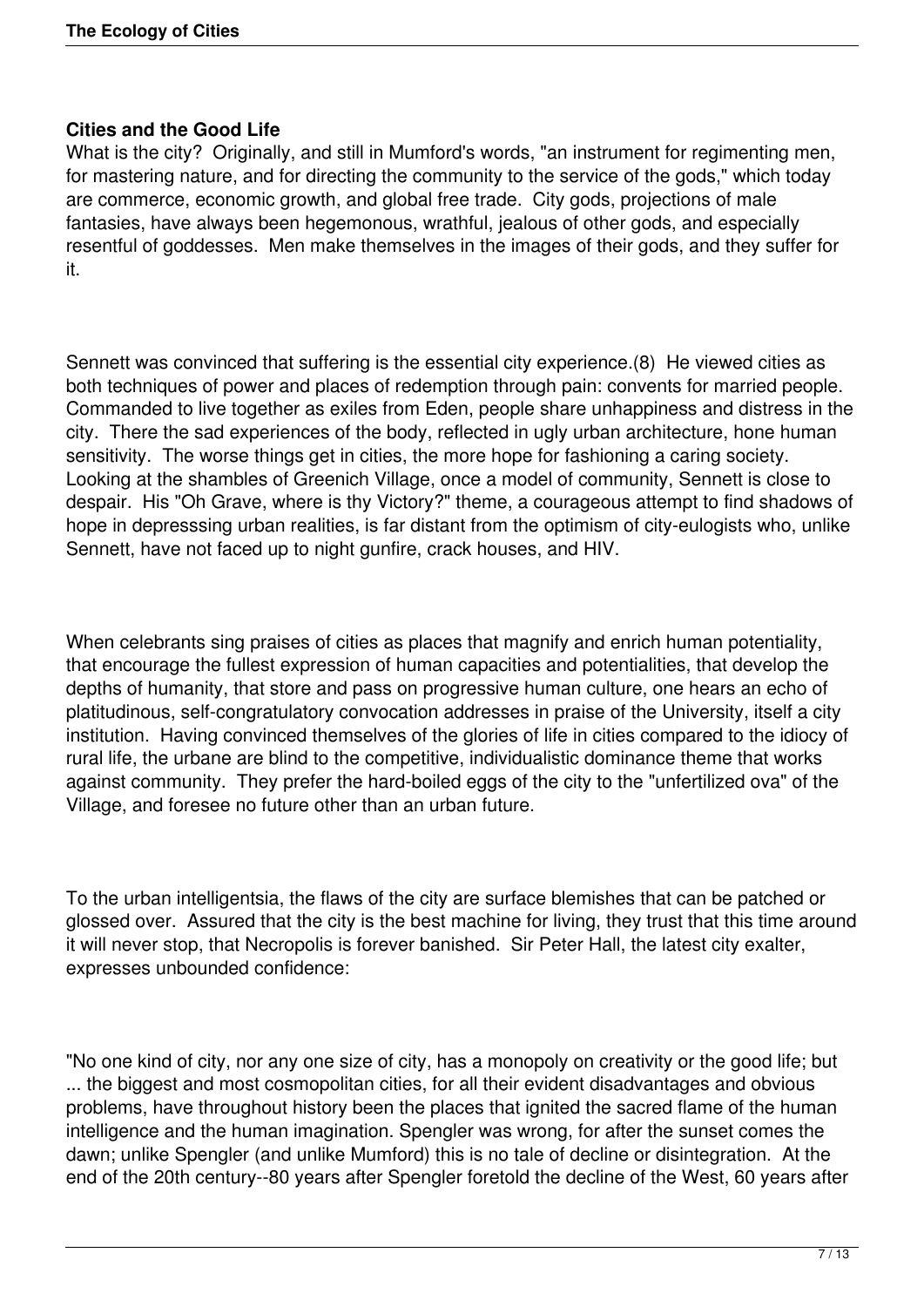Mumford saw the modern city proceeding inexorably to Necropolis--neither western civilization nor the western city shows any sign of decay. On the contrary, this book will be a celebration of the continued vitality, the continual rebirth of creativity in the world's great cities, as the light wanes in one, it waxes in another; the whole process, it seems, has no end that we know of, or can foresee. The central question, now, is precisely how and why city life renews itself; exactly what is the nature of the creative spark that rekindles the urban fires."(2)

Hall examines neither city ecology nor the dependability of the sumptuous supply of oil and gas that currently stokes the urban fires as it has done since Spengler's time. He writes as one of C.P. Snow's literary intellectuals who hold that culture is autonomous, needing for its ignition no sacred flame nor creative spark from the real world.(9) He puts down Mumford as "fundamentally a brilliant polemical journalist, not a scholar."

I defend the journalist against the scholar. Mumford did acknowledge, at least from time to time, the dependence of the city on what lies outside it. In contrast, the scholar's weighty book--1168 pages with no index entries on ecology, environment, fossil fuels, or energy--assumes no limits to growth and vast possibilities for new Golden Ages of production and consumption, with technology leading the way. Unconnected to Earth, the book is vivid proof that the proper habitat of the city-shaped intellect is fantasyland, aka virtual-reality.

# **Cities and Virtual Reality**

Consideration of the ecology of cities--their relationships to their regions and to Earth--reveals a precarious dependence of which the inhabitants are unaware. Cocooned away from the real world, city folk live in ignorance of their life-support system.

 The "culture" for which cities are acclaimed is itself a kind of virtual reality, providing various compensations for separation from the natural world. Artifice is used to plug the holes in urban lives with facsimiles of important experiences thoughtlessly blown away. The arts serve as humanistic buoys to keep spirits afloat after natural life-preservers have been discarded. Jean-Jaques Rousseau's sour comment that "big cities need plays and corrupt people need novels" can be more positively phrased: "Artists provide food of variable quality for starving souls in cities."

Were Rousseau with us today he would note that, in addition to plays and novels, city people also need the movies, sports arenas, churches, galleries, theatres, zoos, museums and exhibition halls for the display of natural, historical and scientific objects.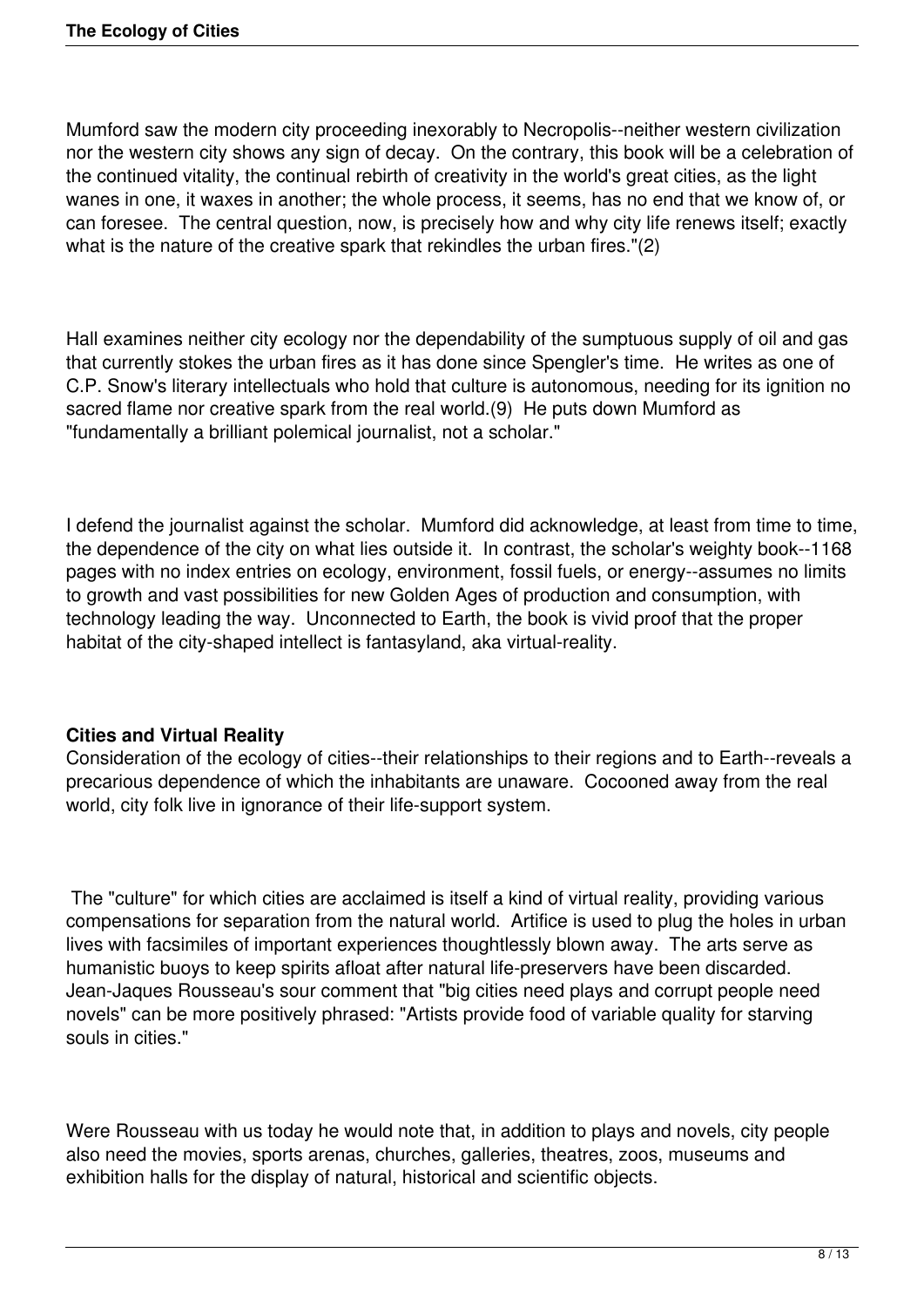In various ways these cultural institutions provide laundered glimpses of the real world of stars, of living landscapes, and organic things. They also offer sanctuaries, escape into quietness or at least, in the concert hall, harmonic relief from simian chattering and city noise. Visit the gothic cathedral to experience the virtual reality of the forest grove and of rolling thunder from the pipe organ. See in the zoo the world's animal inhabitants, and in the planetarium the night sky. Look at the stuffed birds in the museum and watch the nature programs on TV. Drive to the gymnasium and exercise those little-used leg muscles on a treadmill. Immerse yourself in the Olympic-size swimming pool and breathe its chlorinated effluvium, a high-tech substitute for the lake and its bracing air. Study the man-made architecture of old buildings and neglect the marvellous architecture of the world. In short, trust human ingenuity to invent substitutes for nature where it has effectively been walled out. When that falls short of expectation, try Prozak or meditation: therapy for the urbane.

# **The Ecological Footprint of Cities**

In cities the massive import of materials providing food, clothing, shelter, energy and industrial needs, mostly drawn from outside the metropolitan boundaries, is taken for granted. This basic dependency on the wider world is seldom discussed. Veiled also is the equivalent outflow of waste materials and heat that the hapless hinterland must absorb in exchange for its gifts.

A University of British Columbia task force on healthy and sustainable communities developed an ecological accounting tool: the land area needed by average citizens both to provide their resources and to assimilate their wastes at current standards of living.(10) The total "ecological footprint" of each Canadian works out to about 4.2 hectares(10.4 acres). The ecologist Eugene Odum made a similar calculation for Georgia, a State considered to be sparsely populated.(11) There, in a better climate, the "ecological footprint" of each inhabitant is less than in Canada: about 2 hectares (5 acres). Dividing this into the total area of the State showed it pressing close to overpopulation. Extrapolating studies such as these to the year 2050, several more planet Earths will be required to provide a North American standard of living for the expected 10 billion people!

The impossibility of maintaining today's consumer society in the world of the future suggests curbing the industrial activities of cities and their profligate use of nature's wealth. Economists deem the idea absurd. The market, tuned to inventory, reports abundance; it does not signal unsustainable depletion rates. Further, science and technology will surely come to the rescue should crises loom. Therefore such books as "*Reinventing Cities for People and the* Planet," imply that cities will carry on indefinitely as before, made greener by improved management of water, waste, food, landuse, transportation, and energy.(12) The last-named is the keystone that supports all the others. Will the energy supply energize cities forever?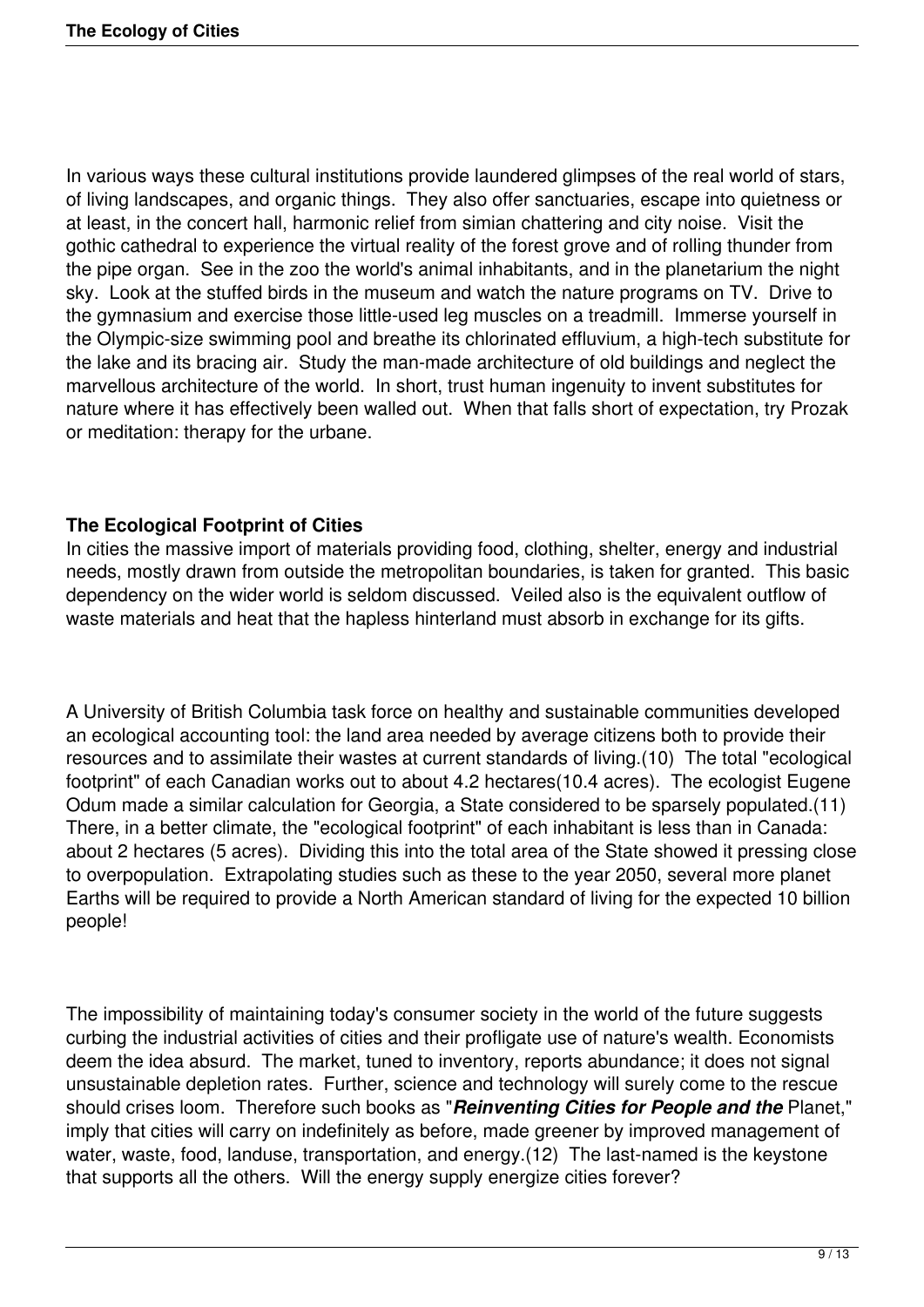### Energetics of City Ecosystems

The city ecosystem is a sub-system of Earth that operates according to the same rules as a tract of tropical rain forest or a farm. All run on energy, the true currency of the universe.

A small part of the usable energy at Earth's surface comes from its radioactive interior as geothermal energy, but most is provided by the sun in two forms: diffuse daily radiation that seasonally causes trees, grasses, and algae to grow, and the concentrated fossil sunlight stored in plants and animals dead-and-buried long ago, dug out from underground in the form of hydrocarbons that allow cities to function and grow. Industrial civilization is fired up on fossil fuels.

Leaders of governments and their economist advisers are seldom versed in the Second Law of Thermodynamics and its axiom that energy cannot be recycled. With each transformation in use, energy is irretrievably lost until, dissipated as heat, it is radiated off into space. Direct solar radiation is renewed every day when the sun rises, but the stored solar radiation in fossil fuels is non-renewable; once used it is gone forever.

As the rich, easy-to-mine hydrocarbons are marketed and burned away, currently at the rate of 70 million barrels a day, more and more energy must be expended to find and develop the poorer, more difficult-to-reach sources.(13) Sometime in the 21st century the energy required to extract hydrocarbons from Earth will equal or exceed the energy content of what is recovered. Then the net energy--the energy remaining after the energetic costs of drilling, pumping, mining, refining, and transporting have been paid--will be zero. No substitute stands ready to take the place of the power-packed hydrocarbons. The best prospect, nuclear energy, is proving environmentally disastrous. Therefore, economists and their faith in substitutability to the contrary, all human institutions dependent on fossil fuels will literally "run out of gas" and collapse--if pollution or some other catastrophe has not forced the issue earlier. This most realistic of the "doom models" is the least discussed.(14)

The timing of the demise of the world's cities, from Metropolis to Necropolis, hinges on the rate of depletion of fossil sunlight: the non-renewable hydrocarbons. As supply declines, the smaller cities will be best positioned to survive by decentralizing into sustainable nodes (back to the agricultural Village plan, the small Garden City). Such a happy ending assumes that, with foresight, the last inventory of non-renewable energy will have been used to establish renewable energy systems: geothermal, hydroelectic, wind, biomass, and direct sunlight. It ought to be happening now.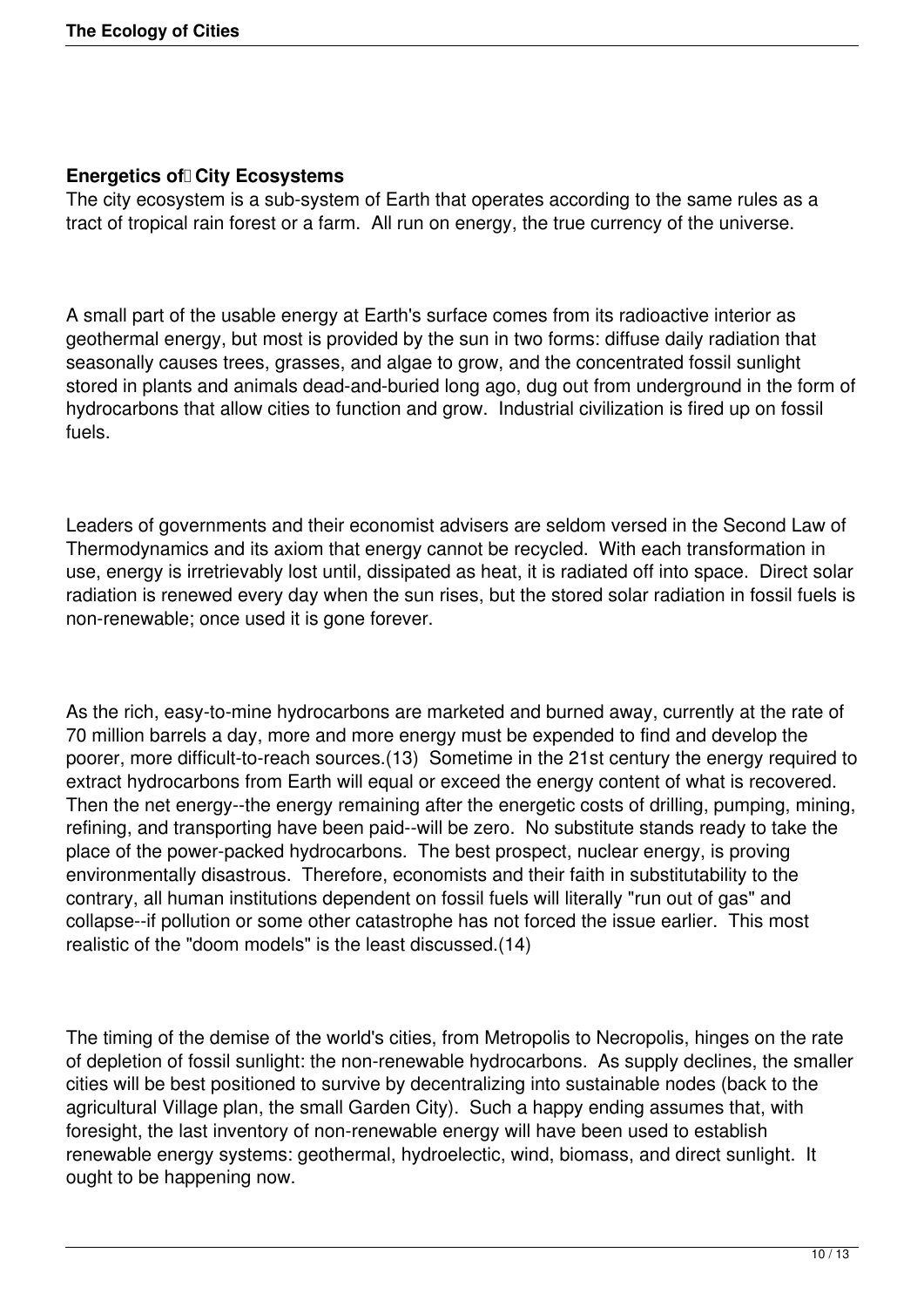#### **Cities and Culture**

Are cities necessary for healthy psychological and social living? It seems unlikely, given humanity's long ex-urban evolutionary history. The opposite thesis, that cities breed various kinds of unhealthiness, is much more likely.

According to Theodore Roszak, city dwellers are psychotic victims of EDD: Earth Deficiency Disease. His diagnosis emphasizes, in another way, that the ecological environment outside the city is more important than the social environment within. Healthy childhood requires opportunities for outside-the-city nature experiences, especially those revealing Earth in its life-giving, food-giving, care-giving role. Roszak remarked that the way the world (the city-as-environment) currently shapes the minds of its children, especially the boys, lies somewhere close to the roots of humanity's environmental dilemma.(15)

As to the social environment, large cities are generally deemed to be the centers of originality and creativity, feeding the flame of culture. Sponsored by city wealth, cultural pursuits are drawn into the urban machine which is then confirmed as their natural home. Much of what is popularly considered culture in the creative arts and sciences is disconnected from reality by the very fact that the city is its milieu. City culture is refined in a virtual-reality crucible, a container insulated from its roots, out of touch with its source. Such a culture is likely to be blind to Nature's truths, unintentionally contributing to and supporting urban fantasies of which there are many.

The intellectual religions of the world are the mind's supreme virtual realities. City-based and patriarchal, they renounce Animism with its vital insight that Mother Earth is the life-source. Technology is the body's supreme virtual reality. City-based, it renounces Nature and substitutes artifice for the essential processes of Earth. Virtual MindBody is perfectly realized in the city and with it Virtual Culture that has little connection with Earth.

# Conclusion<sup>1</sup>

Suppose that the end of cities as we know them can be foreseen as the time--20, 30 or 40 years from now--when the flow of irreplaceable, non-renewable resources that support civilization slows to a trickle. To survive and thrive, humanity will have to live a different kind of life based on different values and different attitudes. City culture, the culture of civilization, will be passe--not because it served humanity badly but because on a depleted, impoverished planet it is irrelevant. City culture will be a museum piece remembered for its wanton ways, displayed in another kind of Earth environment.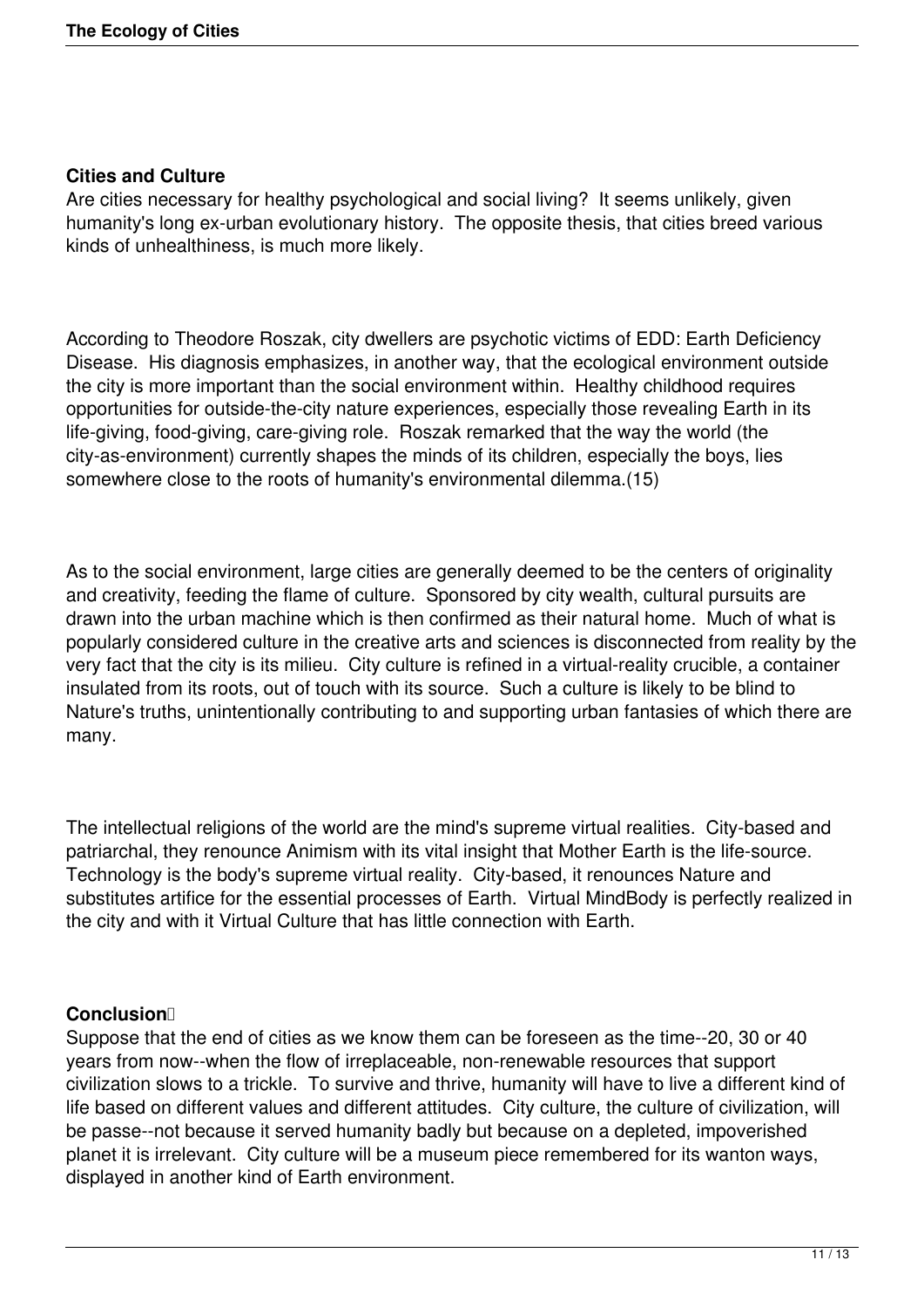In tracing the history of deforestation for city-building through the ages, Perlin commented that " *civilization has never recognized limits to its needs*

."(16) Nothing today contradicts that statement. Its truth means that cities and city culture cannot be beacons for the future. The source of a sustained human culture will always lie outside the city, in closer ecological relationships to Earth.

The 20th Century neglected the ecology of cities, assuming that they will go on forever. The imagining, designing, and testing of sustainable alternatives to cities and city culture by the arts and sciences is the task of the dawning 21st.

### **References and Notes**

1. Rutherford H. Platt, Rowan A. Rowntree, and Pamela C. Muick, eds. The Ecological City. (Amherst: The University of Massachusetts Press, 1994).

2. Sir Peter Hall, Cities In Civilization. (New York: Pantheon Books, 1998).

3. Daniel Quinn. The Story Of B. (New York and Toronto: Bantam Books, 1996).

4. Jane Jacobs, Cities and the Wealth of Nations. (New York: Random House, 1984).

5. Jerry Mander and Edward Goldsmith, editors. The Case Against the Global Economy, and For a Turn Toward the Local. (San Francisco: Sierra Club Books, 1996). 6. Lewis Mumford. "The Natural History of Urbanization," in Man's Role in Changing the Face of the Earth. W.L. Thomas Jr. ed. (Chicago: University of Chicago Press, 1956).

7. Lewis Mumford: The City in History: its Origins, its Transformations, and its Prospects. (New York: Harcourt, Brace & World, Inc., 1961).

8. Richard Sennett, The Body and the City in Western Civilization. New York & London: W.W. Norton & Co., 1994).

9. C.P. Snow, "The Two Cultures," in The New Statesman, October 6, 1956.

10. William E. Rees, "The Footprints of Consumption: Tracking Ecospheric Decline," The Trumpeter 14(1):2-4.

11. Eugene Odum, Ecological Vignettes: Ecological Approaches to Dealing with Human Predicaments. (Amsterdam: Harwood Academic Publishers, 1998).

12. Molly O'Meara, Reinventing Cities for People and the Planet.

(Washington, DC: Worldwatch Institute Paper 147, June 1999).

13. Jay Hanson, "Energetic Limits to Growth." Appeared in ENERGY Magazine, Spring, 1999. Available at website: http://www.dieoff.com/page175.htm

14. An editorial, "Models of Doom," in The Economist (20 Dec. 1997) suggested that Malthus in 1798 was the first pessimistic evironmentalist to get it all wrong, and that his successors have been as mistaken as he. Perhaps; but no one until recently has looked at the net energy equation on which city civilization depends.

15. Theodore Roszak, The Voice of the Earth. (New York & Toronto: A Touchstone Book, Simon & Schuster, 1992).

16. John Perlin. A Forest Journey. (Cambridge MA: Harvard University Press. 1991).